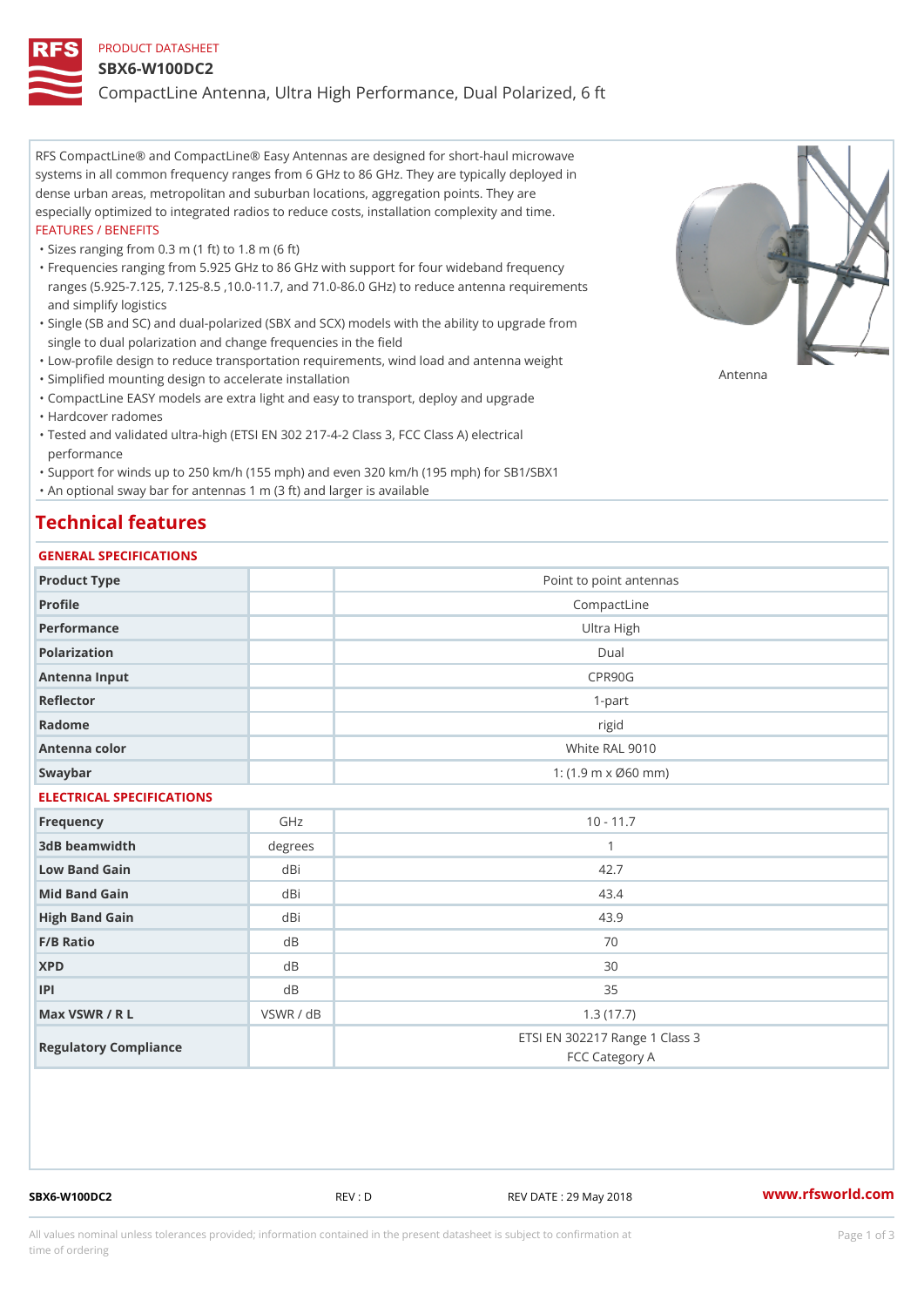## PRODUCT DATASHEET

#### SBX6-W100DC2

CompactLine Antenna, Ultra High Performance, Dual Polarized, 6 ft

| MECHANICAL SPECIFICATIONS                                                      |              |                                                   |  |
|--------------------------------------------------------------------------------|--------------|---------------------------------------------------|--|
| Diameter                                                                       | ft $(m)$     | 6(1.8)                                            |  |
| Elevation Adjustment                                                           | degrees      | ± 5                                               |  |
| Azimuth Adjustment                                                             | degrees      | ± 5                                               |  |
| Polarization Adjustment                                                        | degrees      | ± 5                                               |  |
| Mounting Pipe Diameter<br>minimum                                              | $mm$ (in)    | 114(4.5)                                          |  |
| Mounting Pipe Diameter<br>maximum                                              | $mm$ (in)    | 114(4.5)                                          |  |
| Approximate Weight                                                             | kg (lb)      | 90(198)                                           |  |
| Survival Windspeed                                                             | $km/h$ (mph) | 252 (155)                                         |  |
| Operational Windspeed                                                          | $km/h$ (mph) | 252 (155)                                         |  |
| <b>STRUCTURE</b>                                                               |              |                                                   |  |
| Radome Material                                                                |              | rigid                                             |  |
| FURTHER ACCESSORIES                                                            |              |                                                   |  |
| optional Swaybar                                                               |              | 1: SMA-SK-6 (1.9 m x Ø60 mm)                      |  |
| Further Accessories                                                            |              | SMA-SKO-UNIVERSAL-L : Universal sway bar fixation |  |
| MOUNTOUTLINE                                                                   |              |                                                   |  |
| m m<br>$Dimension_A$<br>(in)                                                   | 1900(74.8)   |                                                   |  |
| m m<br>$Dimension_B$<br>(in)                                                   | 910(35.8)    |                                                   |  |
| m m<br>$Dimenision_C$<br>(in)                                                  | 362(14.3)    |                                                   |  |
| $Dim_D - D -$<br>m m<br>$114$ m m (4.5 _ ir ) $\sqrt{$ ii p $\sqrt{$ $\approx$ | 416 (16.4)   |                                                   |  |
| m m<br>$Dimension$ <sub>_</sub> $E$<br>(in)                                    | 83 (3.3)     |                                                   |  |
| m m<br>$Dimension_F$<br>(in)                                                   | 785 (30.9)   |                                                   |  |
| m m<br>$D$ imension_G<br>(in)                                                  | 305 (12)     |                                                   |  |

SBX6-W100DC2 REV : D REV DATE : 29 May 2018 WWW.rfsworld.com